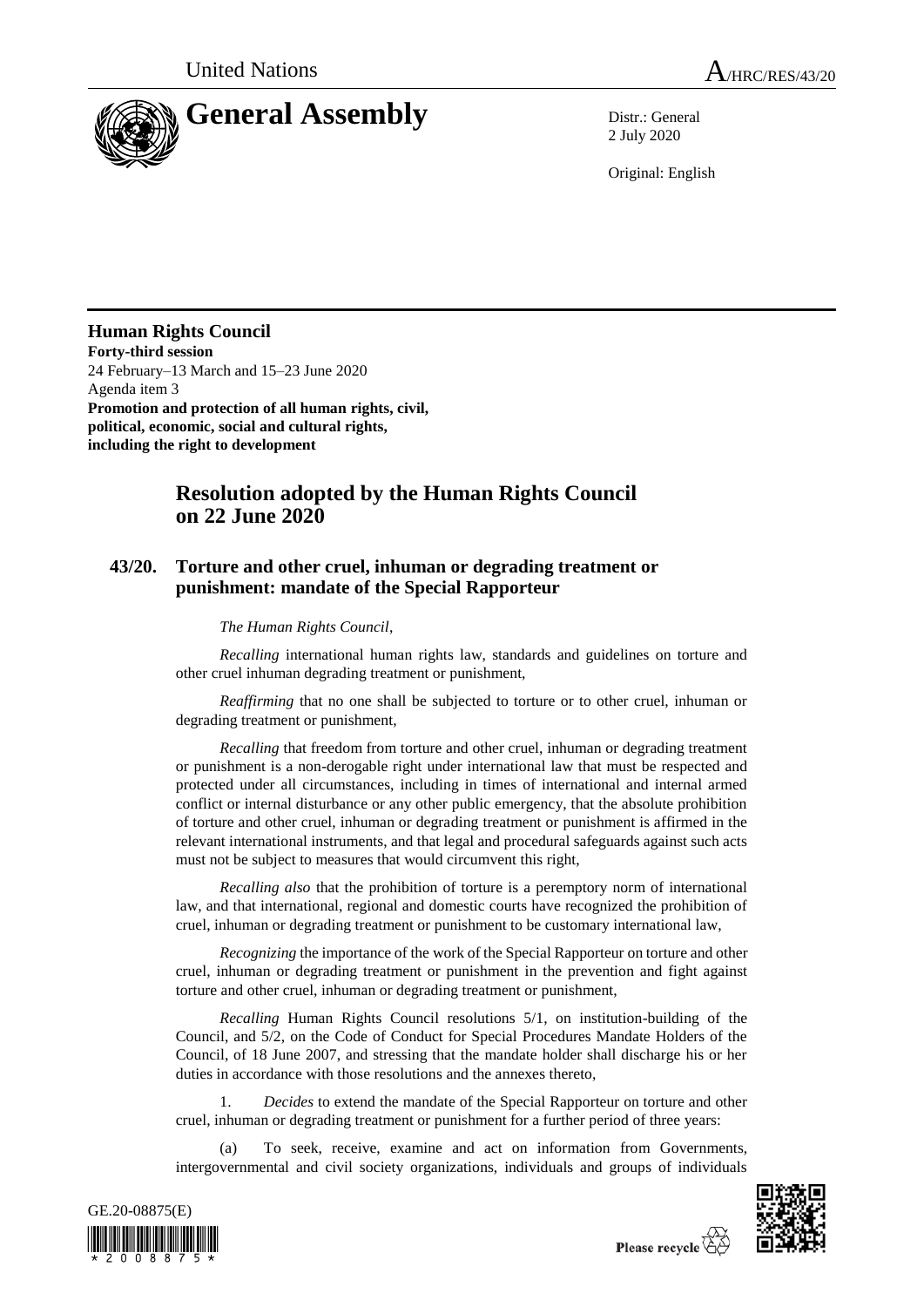regarding issues and alleged cases concerning torture or other cruel, inhuman or degrading treatment or punishment;

(b) To conduct country visits with the consent or at the invitation of Governments and to enhance further dialogue with them, and to follow up on recommendations made in reports after visits to their countries;

(c) To study, in a comprehensive manner, trends, developments and challenges in relation to combating and preventing torture and other cruel, inhuman or degrading treatment or punishment, and to make recommendations and observations concerning appropriate measures to prevent and eradicate such practices;

(d) To identify, exchange and promote best practices on measures to prevent, punish and eradicate torture and other cruel, inhuman or degrading treatment or punishment;

(e) To integrate a gender perspective and a victim-centred approach throughout the work of his or her mandate;

To continue to cooperate with the Committee against Torture, the Subcommittee on Prevention of Torture and relevant United Nations mechanisms and bodies and, as appropriate, regional organizations and mechanisms, national human rights institutions, national preventive mechanisms and civil society, including non-governmental organizations, and to contribute to the promotion of strengthened cooperation among the above-mentioned actors;

(g) To report on all of his or her activities, observations, conclusions and recommendations to the Human Rights Council in accordance with its programme of work, and annually on overall trends and developments with regard to his or her mandate to the General Assembly, with a view to maximizing the benefits of the reporting process;

2. *Urges* States:

(a) To cooperate fully with and to assist the Special Rapporteur in the performance of his or her tasks, to supply all necessary information requested by him or her and to fully and expeditiously respond to his or her urgent appeals, and urges those Governments that have not yet responded to communications transmitted to them by the Special Rapporteur to answer without further delay;

To respond favourably to the Special Rapporteur's requests to visit their countries, and to enter into a constructive dialogue with the Special Rapporteur on requested visits to their countries;

(c) To ensure, as an important element in preventing and combating torture and other cruel, inhuman and degrading treatment or punishment, that no authority or official orders, applies, permits or tolerates any sanction, reprisal, intimidation or other prejudice against any person, group or association, including persons deprived of their liberty, for contacting, seeking to contact or having been in contact with the Special Rapporteur or any other international or national monitoring or preventive body active in the prevention and combat of torture and other cruel, inhuman or degrading treatment or punishment;

(d) To ensure proper follow-up to the recommendations and conclusions of the Special Rapporteur;

(e) To adopt a victim-centred and gender-sensitive approach in the fight against torture and other cruel, inhuman or degrading treatment or punishment, paying special attention to the views and needs of victims in policy development and other activities relating to rehabilitation, prevention and accountability for torture and other cruel, inhuman or degrading treatment or punishment, and gender-based violence that constitutes torture or other cruel, inhuman or degrading treatment or punishment;

(f) To become parties to the Convention against Torture and Other Cruel, Inhuman or Degrading Treatment or Punishment and the Optional Protocol thereto as a matter of priority, and to designating or establishing independent and effective national preventive mechanisms for the prevention of torture and other cruel, inhuman or degrading treatment or punishment in a timely manner;